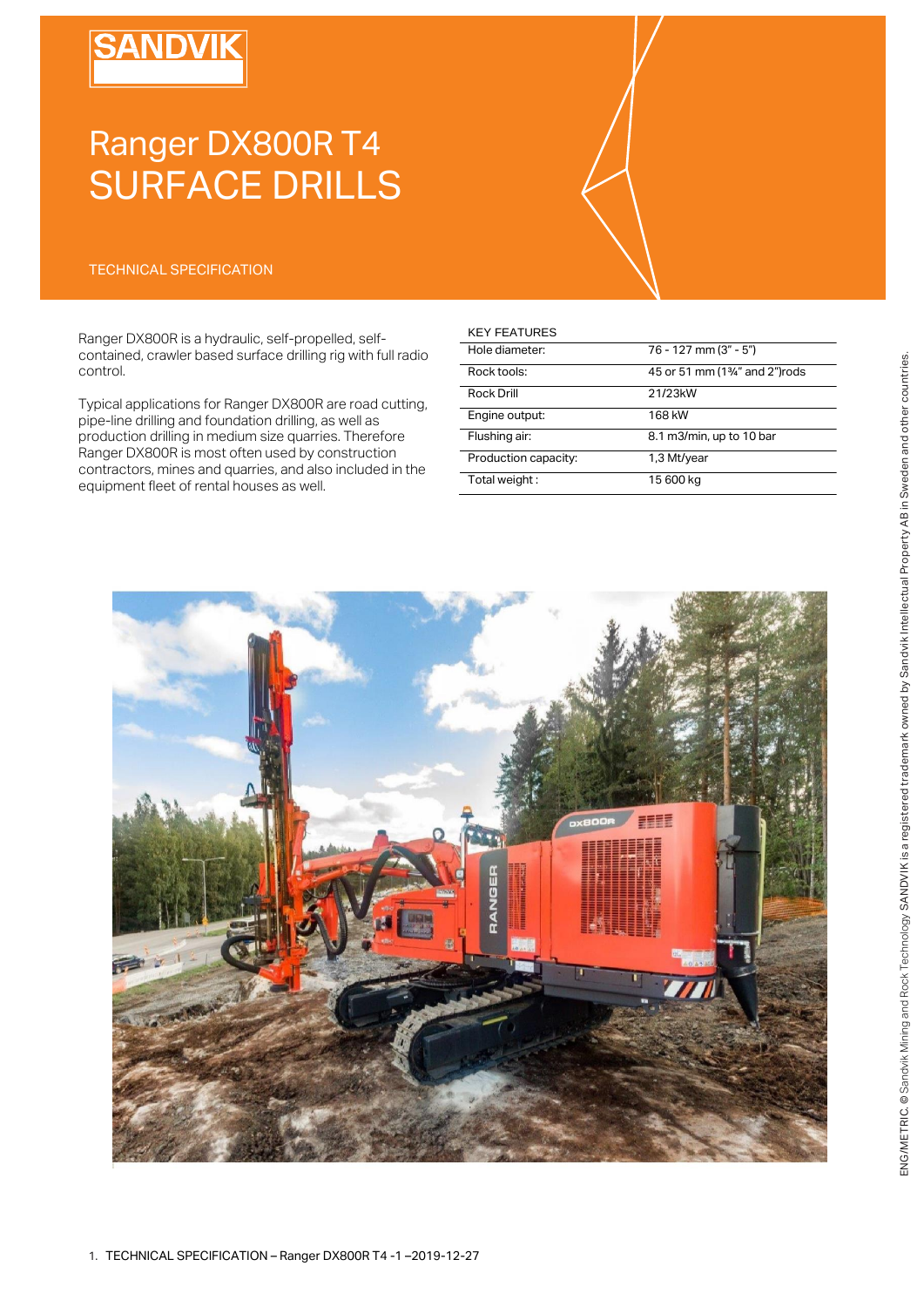| STANDARD COMPONENTS                                         |  |  |
|-------------------------------------------------------------|--|--|
| 1 pc Rock drill HL 820 T, hydraulic                         |  |  |
| 1 pc Chain feed CF 145H with movable drill steel support    |  |  |
| 1 pc Rod handler RH 714 incl. 1 set of jaws                 |  |  |
| 1 pc Boom DB 800 H, articulated                             |  |  |
| 1 pc Carrier track mounted, turnable superstructure         |  |  |
| 1 pc Power pack diesel driven, hydraulic pumps and on-board |  |  |
| compressor with twin pressure control                       |  |  |
| 1 pc Control system Rock Pilot+, full radio remote          |  |  |
| 1 pc Dust collection system DC 810 H, hydraulic, Primary    |  |  |
| separator                                                   |  |  |
| 9 pcs Working lights                                        |  |  |
| 1 pc Gauge set for accumulator pressure checking            |  |  |
| 1 pc Alarm signal                                           |  |  |
| 1 Set Manuals, paper copy                                   |  |  |
| 1 Set Manuals, USB memory                                   |  |  |
| 1 pc Alarm beacon                                           |  |  |
| 1 pc Hose reel                                              |  |  |
| 1 pc Service light, hand held 12V magnetic                  |  |  |

EU-safety devices, EN16228

THE JAWS FOR DRILL STEELS

| DRILL STEEL TYPE | <b>DRILL STEEL</b><br><b>DIAMETER</b> | <b>RECOMMENDED</b><br><b>HOLE DIAMETER</b> |
|------------------|---------------------------------------|--------------------------------------------|
| Extension rods   | 45 mm 1 %"                            | 76 - 89 mm 3" - 3<br>1/2"                  |
| MF-rods          | 45 mm 1 %"                            | 76 - 89 mm 3" - 3<br>1/2"                  |
| MF-rods          | 51 mm 2"                              | 89 - 127 mm 3 1/2" -<br>5"                 |
| Extension rods   | 51 mm 2"                              | 89 - 127 mm 3 1/2" -<br>5"                 |

| SELECTION OF OPTIONS                                           |
|----------------------------------------------------------------|
| Spirit level angle indicator                                   |
| TIM 5200 for vertical holes                                    |
| TIM 5300 for vertical holes and depth measuring                |
| TIM 6300 for inclined holes and depth measuring                |
| TIM 6300 inclined holes, depth measuring and GPS aiming        |
| TIM 6500 for inclined holes, depth measuring and laser level   |
| TIM 6500 inclined holes, depth measuring, laser level and GPS  |
| aiming                                                         |
| TIM 6700 (TIM6500 with open interface)                         |
| TIM3D hole navigation system                                   |
| Horizontal drilling kit                                        |
| Horizontal drilling kit including hose reel                    |
| EN 16228 Safety cage for feed, long (includes hose reel)       |
| Feed 5 485 mm (18'), without hose reel and horizontal drilling |
| Kit for alternative steels, each                               |
| Thread greasing                                                |
| Thread greasing with 5 gallon bucket                           |
| Power extractor                                                |
| Readyness for Power Extractor                                  |
| HF820T rock drill (replaces standard component)                |
| HF820 T rock drill. Replaces standard components               |
| Anti- freeze system for air lines                              |
| Biogradeable hydraulic oil, not with CSL                       |
| Central lubrication system Sandvik                             |
| Electric fuel filling pump                                     |
| Fast fill connection for fuel Wiggins                          |
| Guides for grousers, long                                      |
| Hydraulic rear ground support                                  |
| Hydraulic winch                                                |
| Hydraulic winch with radio remote and cable tightness          |
| automatics                                                     |
| Led lights, 6 pcs                                              |
| Radio remote control for rear ground support, tramming and     |
| oscillation                                                    |
| Full radio remote control for drilling, tramming, boom and rod |
| handling                                                       |
| Three bar grouser plates                                       |
| Towing hook                                                    |
| Turnable superstructure 180 deg.                               |
| Xenon lights, 6 pcs                                            |
| Fuel powered heater for engine and cabin                       |
| Fuel powered heater for engine, cabin and water tank           |
| Fuel powered heater for engine and water tank                  |
| Readyness for fuel powered heater                              |
| Dustmizer (engine heater option needed below freezing point)   |
| Flushing control automatics                                    |
| Sampling device                                                |
| Shut down of suction for water holes                           |
| Water injection system                                         |
| Spare radio remote transmitter                                 |
| Extra manuals, price will be added according to pricing sheet  |
| First service kit for Ranger DX800                             |
| First service kit for DX780, DX800                             |
| Special tools for HL 820 T, field kit                          |
| Special tools for HL 820 T, compete                            |
|                                                                |

SanRemo - select level from extra item